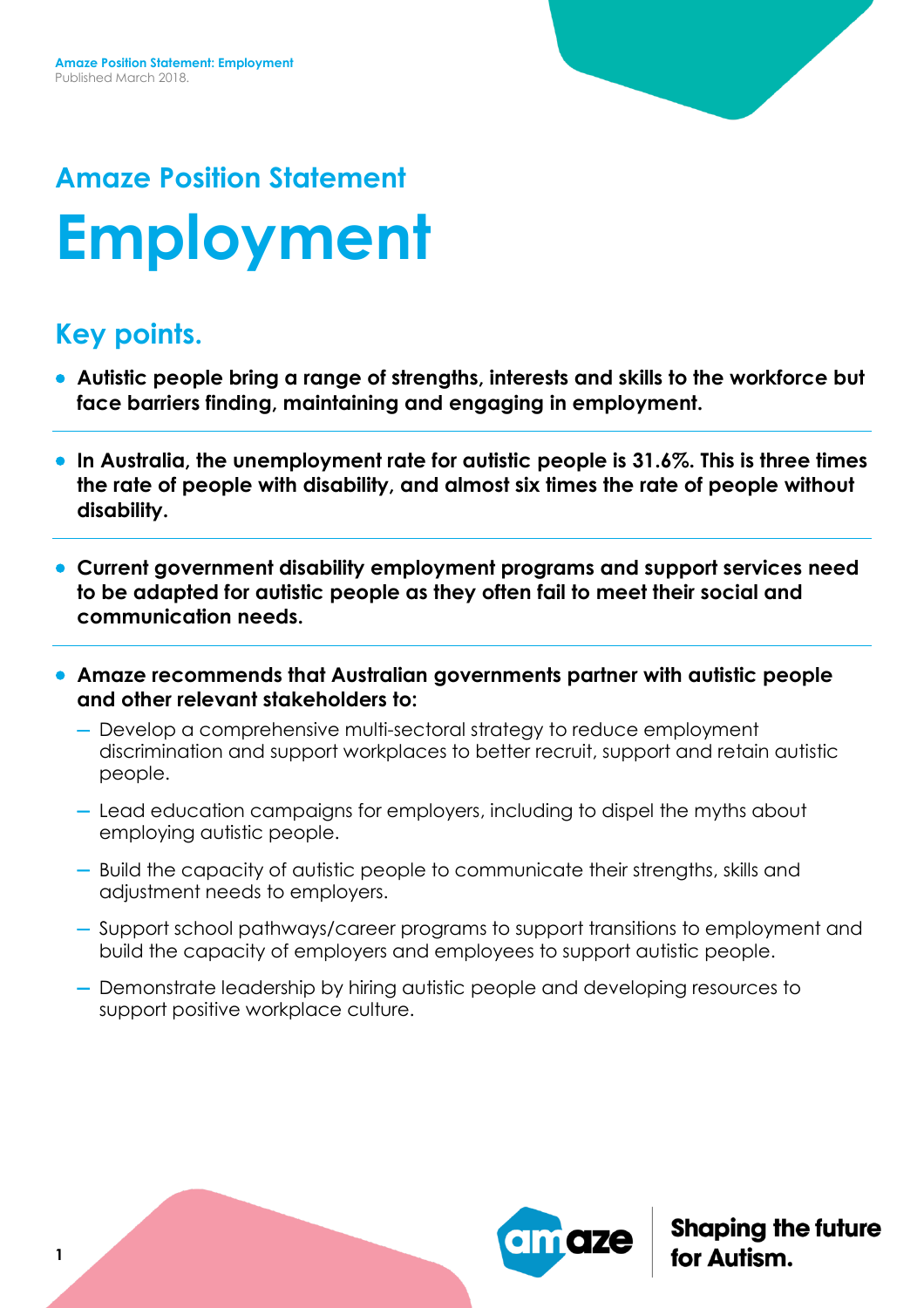# **1. Background: legal obligations of employers.**

The *Disability Discrimination Act* 1992 (Cth) and equivalent state and territory law and policy, make it unlawful for an employer to discriminate against, harass or victimise a person in the workplace on the ground of that person's disability. This includes subjecting an employee to any detriment during the recruitment process, when determining terms and conditions of employment and when identifying employees for promotion or demotion, transfer, training, retrenchment or dismissal.

The Act prohibits both direct and indirect discrimination, including where an employer fails to make "reasonable adjustments" for an employee with disability.

A person with a disability has no legal obligation to disclose their disability to their employer or employees, although disclosure may often be practical, i.e. where workplace modifications are required.

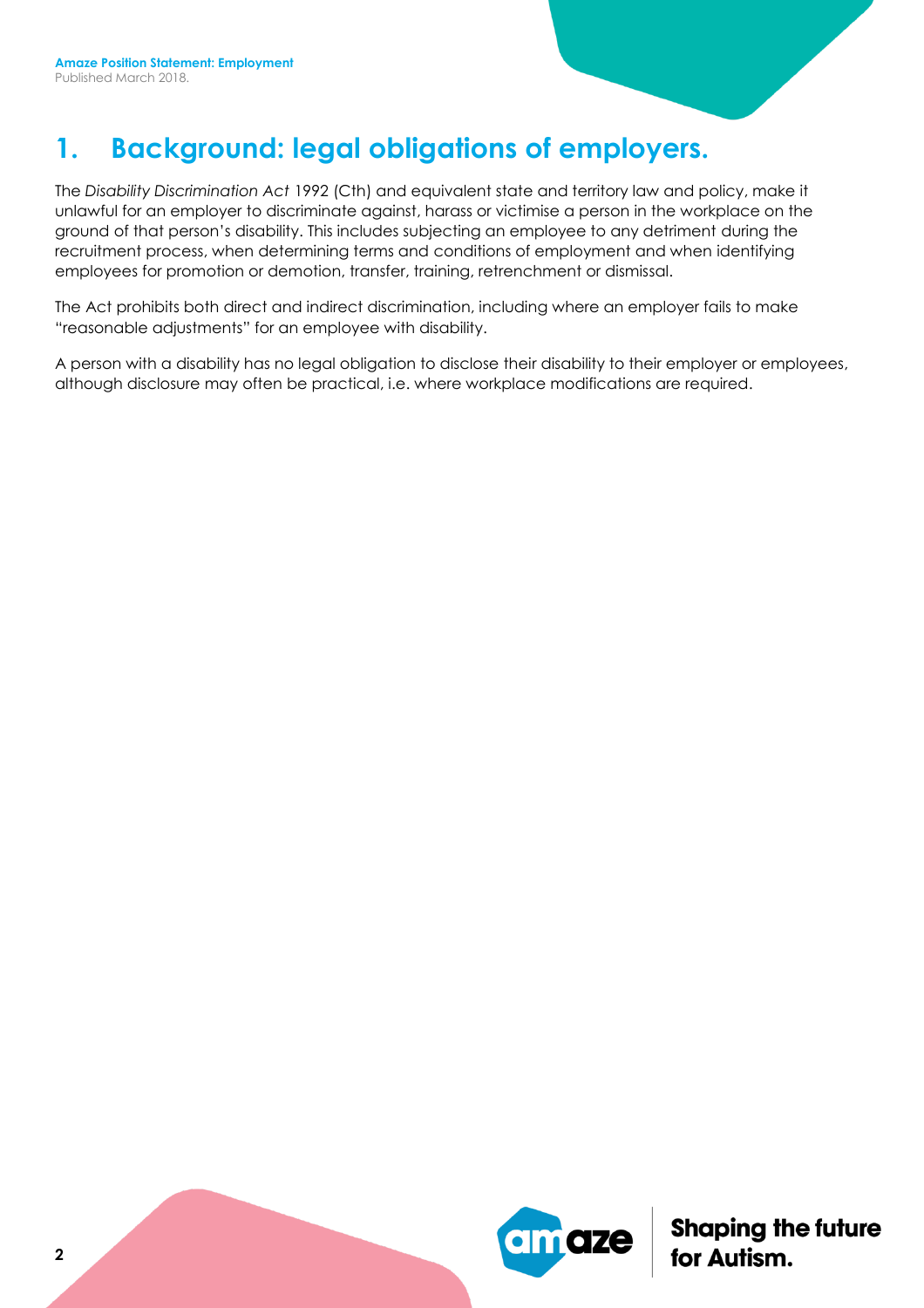## **2. Current experiences.**

#### **a. Employment and outcomes**

Work is essential to an individual's economic security and is important to achieving social inclusion. As a leading social determinant of health, it is a large contributor to physical and mental health, personal wellbeing and a sense of identity. Unemployment and underemployment can result in lifelong consequences and economic costs, including loss of confidence, lowered self-esteem, increased mental illness and dependence on government and family support.**<sup>1</sup>**

Autistic employers and employees can bring a range of strengths, interests and skills to the workforce, often demonstrating exemplary characteristics in the areas of visual thinking, attention to detail, honesty, efficiency, precision, consistency, low absenteeism and disinterest in office politics.**<sup>2</sup>** However, in 2015 the unemployment rate for autistic people was 31.6%, more than three times the rate for people with disability (10.0%) and almost six times the rate of people without disability (5.3%).**<sup>3</sup>** A survey conducted by Amaze of the autism community in Victoria in 2016 similarly found that only 50% of respondents had been able to find employment, with 94% reporting that they had not received enough support to help find a job. Autistic people are now among the National Disability Insurance Scheme (NDIS) participants most likely to have funding for employment supports included in their NDIS plan (with 24% of participants with funding for employment supports identifying autism as their primary disability). **<sup>4</sup>**

Autistic people encounter a range of barriers when seeking to enter and remain in the workforce. The report Shut out: The experience of people with disabilities and their families in Australia stated that by "far the biggest barrier (to employment) identified was employer attitudes".**<sup>5</sup>** It is often assumed that autistic employees will be less capable or that it will be burdensome or costly to provide any required assistance, modifications or adjustments in the workplace. Employers may therefore state that they 'do not have the capacity, expertise or skills' to employ autistic people. These views have been found to be common in surveys of employer attitudes by various industry groups.**<sup>6</sup>**

Further barriers to employment for autistic people can include:

- Relatively low educational attainment rates for autistic students, with autistic students being less likely to complete Year 10, Year 12 and education qualifications beyond school than people without disabilities.**<sup>7</sup>** This is largely due to the ongoing failure of many schools to provide an inclusive culture and meet the needs of autistic students.
- Social elements of job retention, including job search and interview processes and the social reciprocities of the workplace (workplace politics, workplace socializing etc.).
- Negotiating adjustments that may be required to workplace routines, workloads, communication and environments (i.e. to meet sensory needs).
- Anxiety that can affect the ability of autistic people to succeed in standardised employment practices, such as interviews and meetings.
- Discrimination, Harassment and Bullying. **8**

Due to the differences in how autism may present in autistic men and women, and associated differences in support needs, the difficulties experienced across gender can vary. Similarly, autistic people bring a range of strengths, interests and skills to the workforce so should not be stereotyped as suited only to certain types of work, such as in the computer and technology industries.

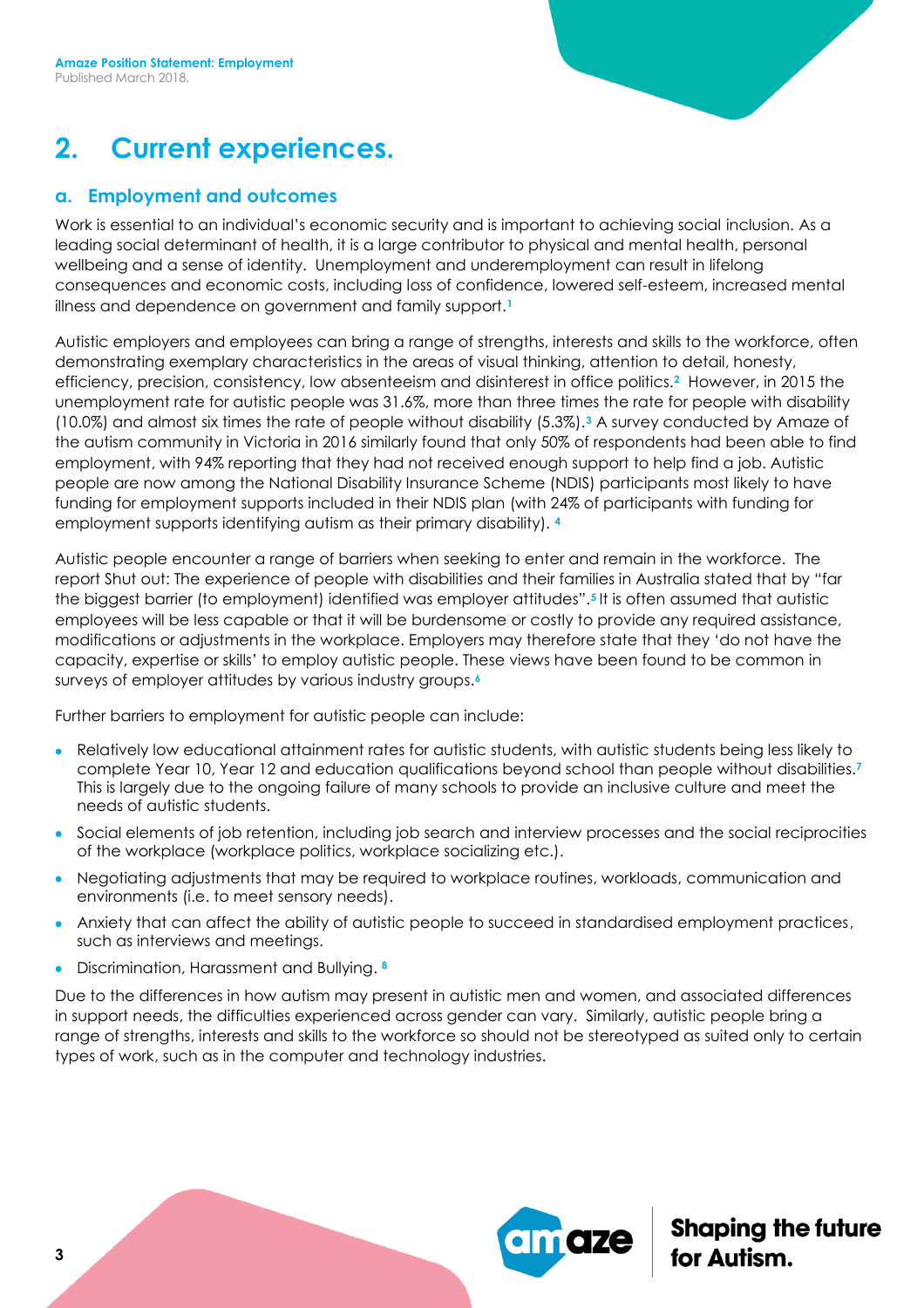#### **b. Current supports and services.**

There are a range of services and programs that aim to support people with disability, including autistic people, to enter and maintain open and supported employment. Services funded by the Australian Government to support people with disability access employment in the open labour market include:

- **Disability Employment Services (DES)** Non-profit and for-profit organisations funded by the Commonwealth to provide training and recruitment to people with disability who require both short and long term assistance in gaining and maintaining employment.**<sup>9</sup>** ;
- **Employment Assistance Fund** Provides financial assistance to purchase a range of work related modifications and services for people with disability**10**;
- **JobAccess** Information and advice service funded by the Australian Government to provide assistance and workplace solutions for people with disability and employers**11**;
- **National Disability Insurance Scheme**  Provides individual funding to support participants to achieve their employment related goals**12**; and
- **National Disability Recruitment Coordinator Program** Works with larger employers to increase their knowledge of DES and other government services available to support employees with disability. The Program also assists in implementing workplace supports for employees with disability and provides training for staff**13**.

A service that provides supported employment options for people with disability is:

 **Australian Disability Enterprises (ADEs)** - Commonwealth-funded non-profits with charitable status that provide supported employment opportunities to people with disability. Many ADEs operate commercial or industrial businesses where people with disability work in areas such as packaging, assembly line production or cleaning services with the supervision of a support worker. Employees in ADEs can be paid award wages, however productivity-based wages can also be used. ADE's are currently in the process of being transitioned to the NDIS.**<sup>14</sup>**

Unfortunately, feedback from the Victorian autism community to Amaze in recent years has been that there is high variability in the provision of employment services and a limited understanding of the needs of autistic people (by their employers and colleagues). In particular, there is little understanding and support for people who may experience difficulties navigating the social and communication demands of a workplace, including conventional interview processes.**<sup>15</sup>**

In the private sector, Specialisterne Australia has led the Dandelion Program since 2015, with Hewlett Packard Enterprise and the Department of Human Services, to support autistic people to harness their strengths and work within the IT sector. Specialisterne Australia also offers consulting services to businesses and governments to assist them to recruit, train and manage autistic people. Evaluations of this program have demonstrated a range positive outcomes for autistic people involved in the program, as well as broader economic and social benefits for employers and government.**<sup>16</sup>**

The I CAN network, a social enterprise developed and run by autistic people, has also demonstrated leadership in this area through championing the value of autistic people to the workplace and providing mentoring programs and peer support groups to empower young people to enter and advocate within the workforce. **17**

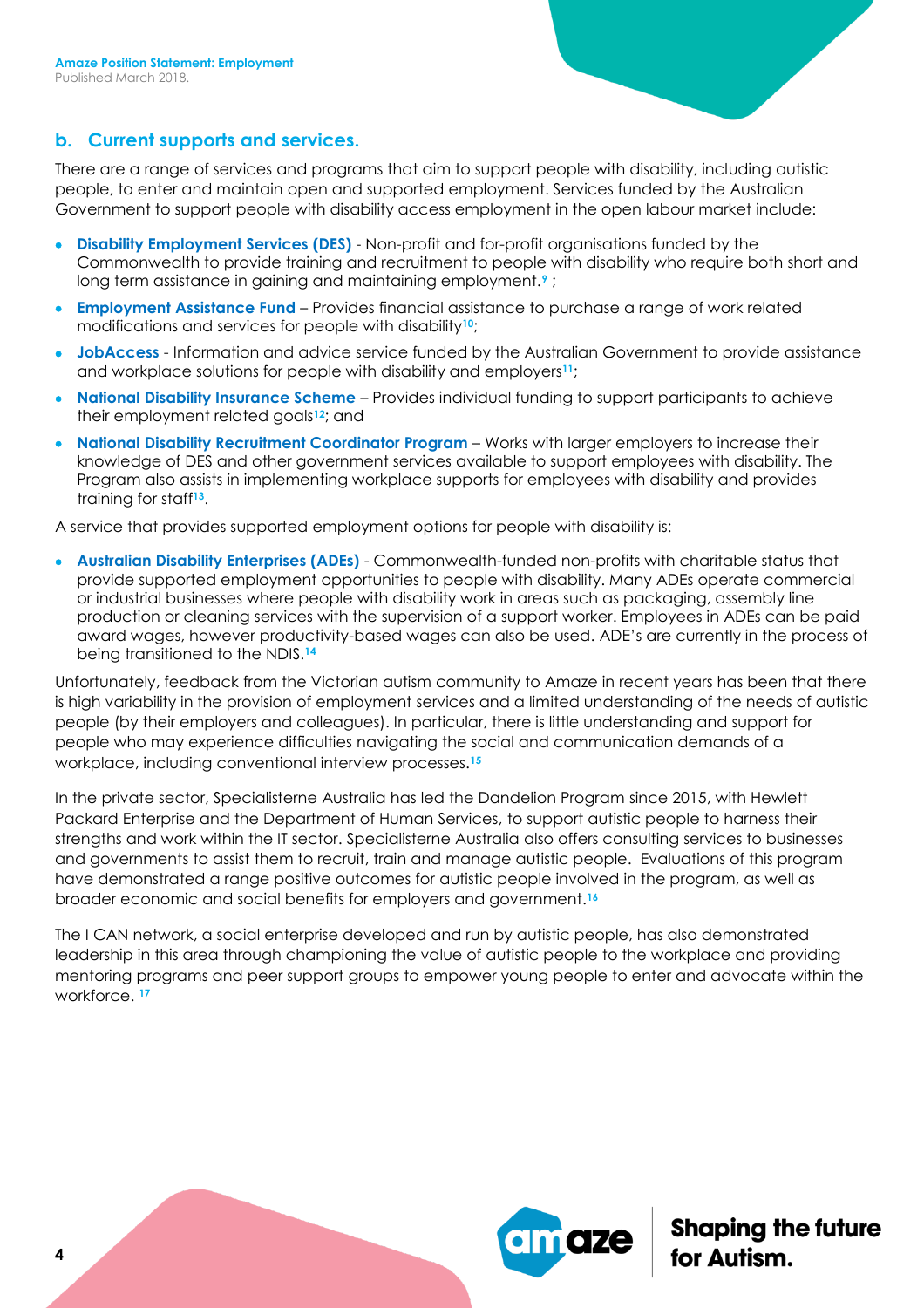#### **3. What is being done?**

In 2017, the Commonwealth Department of Social Services announced a number of changes to the DES program aimed at improving choice and control for participants, generating greater competition and contestability between providers, improving financial incentives for providers and improving education and employment outcomes. The changes will take effect from 1 July 2018, including a two year School Leaver Trial to evaluate the benefits of expanding eligibility for DES to students with disability who are in their final year of school but are not currently eligible for DES (i.e. students that may not qualify for the Disability Support Pension or individual education assistance).**<sup>18</sup>**

These changes have arisen out of a substantial review of the entire disability employment system by a Disability Employment Taskforce to develop a new Disability Employment Framework for a staged implementation from 2018, in line with the philosophy of the NDIS to deliver better choice and control to people with disability. This includes DES, ADE's and other government-funded programs that provide employment assistance for job seekers with a disability.**<sup>19</sup>**

In June 2017, the Final Report of the Victorian Parliamentary *Inquiry into services for people with autism spectrum disorder* recommended the development of a Victorian State employment strategy for autistic adults. Recognising a role for the Victorian state government in collaboration with relevant groups, such as the I CAN network, Specialisterne Australia and peak bodies, it recommended a strategy that would aim to build employers' understanding of how to best support autistic employees. It also recommended that leadership be shown across the government's own employment practices, by promoting the employment of autistic people within Victorian government services.

Amaze welcomed the Victorian Government's commitment in December 2017, in response to the Victorian Parliament's report, to develop an Autism Plan that will drive inclusion, support and well-being of autistic people, including in the workplace.**20**

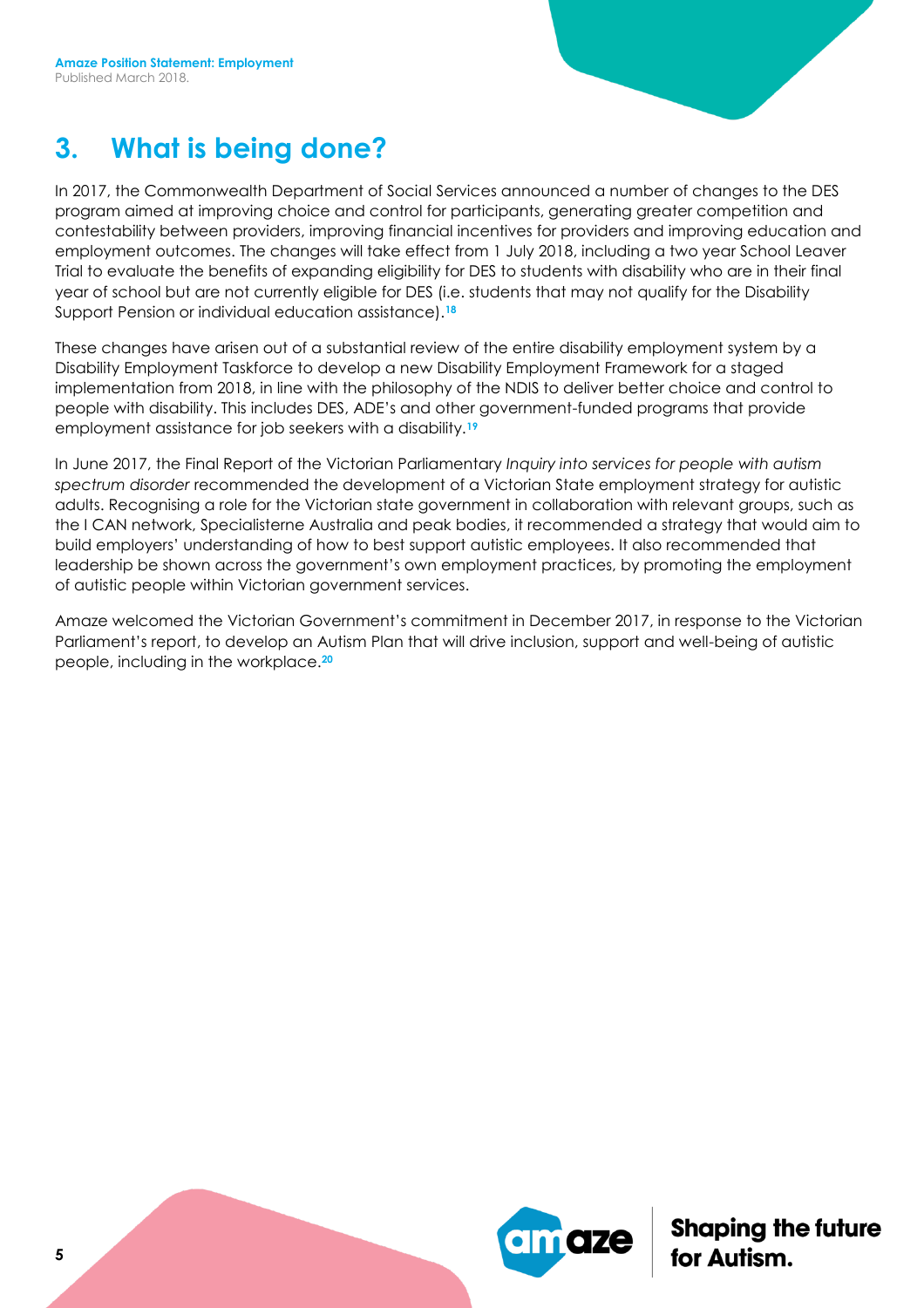#### **4. What needs to be done?**

Leadership is required on a number of levels (including across governments and government bodies, nongovernment organisations, businesses and individual employers) to reduce employment discrimination and build workplace capacity to better support autistic people.

In particular, a multi-sectoral national strategy for the employment of autistic people, developed in partnership with autistic people and other relevant stakeholders is urgently required. Drawing upon the recommendations contained in the National Disability Strategy, it should aim to build awareness, reduce barriers and disincentives and encourage innovative approaches to employment (including social enterprises) and services. It should highlight the value of autistic employees and employers to the workplace, encourage flexible workplace arrangements and provide guidance on negotiating and making reasonable workplace adjustments. Most importantly, it should recognize that what is required to support employment will depend on the specific needs and circumstances of each autistic person. Given the high numbers of autistic NDIS participants seeking employment supports, it is important that the NDIA understands the support needs of autistic people so that funding allocated for employment supports meets its objectives.**<sup>21</sup>** Government leadership in hiring autistic people in the public service would also send a strong message and ensure the Government's own hiring practice is reflective of the principles contained in the National Disability Strategy.

Government support for transition programs in secondary school will be essential to bridge the gap between the education environment and the workplace. Internship programs, peer support networks, virtual reality and role play have been methods to teach these skills.**<sup>22</sup>** Age-specific and highly individualized programs are essential to ensure that the diversity of skills and characteristics autistic people bring to the workforce are taken into account.

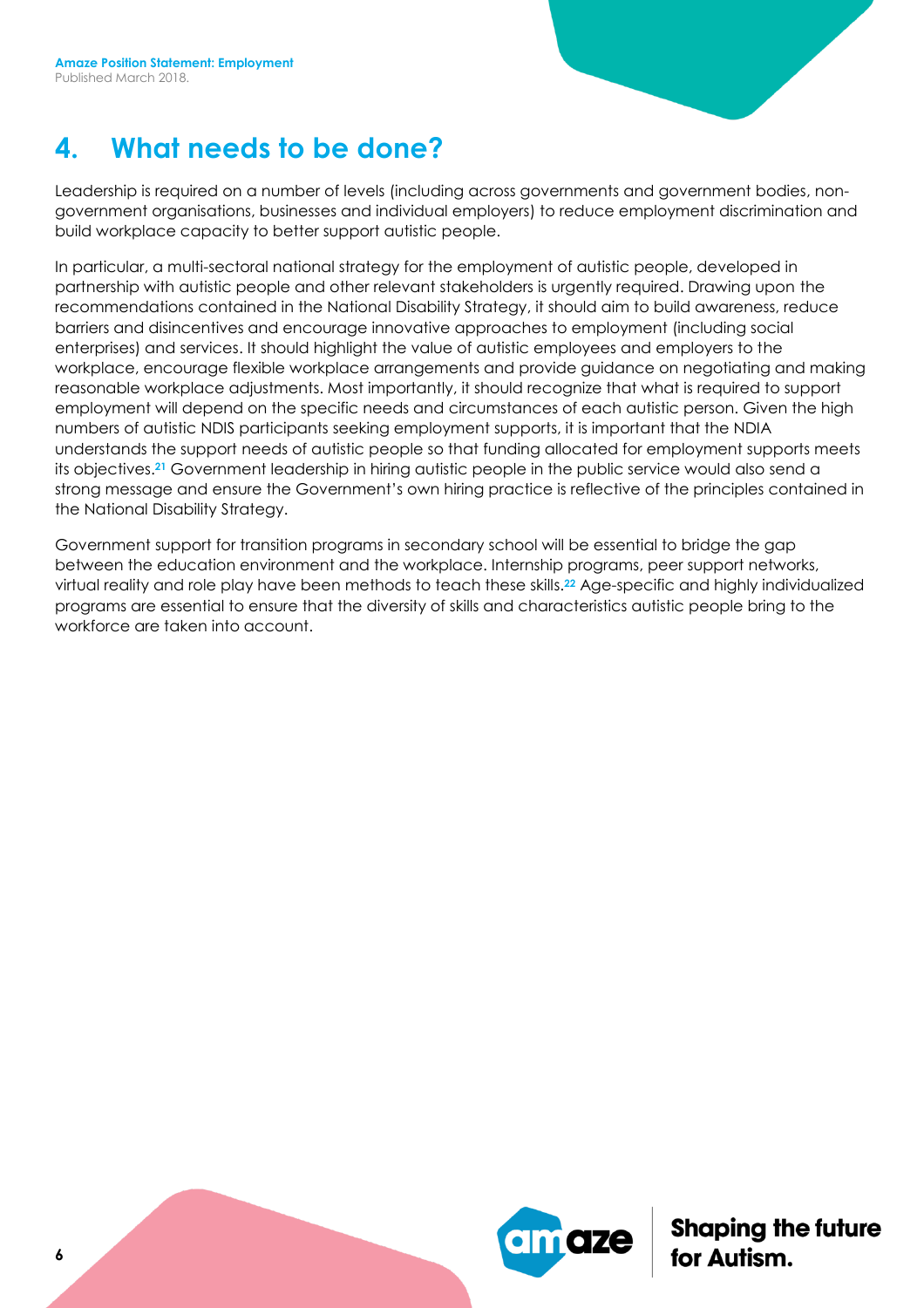

#### **5. Key recommendations.**

#### Amaze recommends that:

- **1.** Australian governments partner with autistic people and other relevant stakeholders (including Specialisterne Australia, the I CAN network and peak bodies) to:
	- a. Develop a comprehensive multi-sectoral strategy to reduce employment discrimination and build workplace capacity to better recruit, support and retain autistic people.
	- b. Lead education campaigns for employers to dispel the myths about employing autistic people, showcasing the strengths of autistic people as employees and the reasonable adjustments that need to be made to support them.
	- c. Build workplace capacity to support autistic people, including through the development of accessible resources to support training and adjustments.
	- d. Build the capacity of autistic people to communicate their strengths, skills and adjustment needs to employers.
	- e. Provide workplaces with well-coordinated and accessible information regarding rights, responsibilities and services for employers and employees.
	- f. Support schools in their pathways/career programs to support autistic students' transition to employment, and build the capacity of employers and employees to support autistic people.
- **2.** Australian governments demonstrate leadership by hiring autistic people and developing resources to support positive workplace culture.

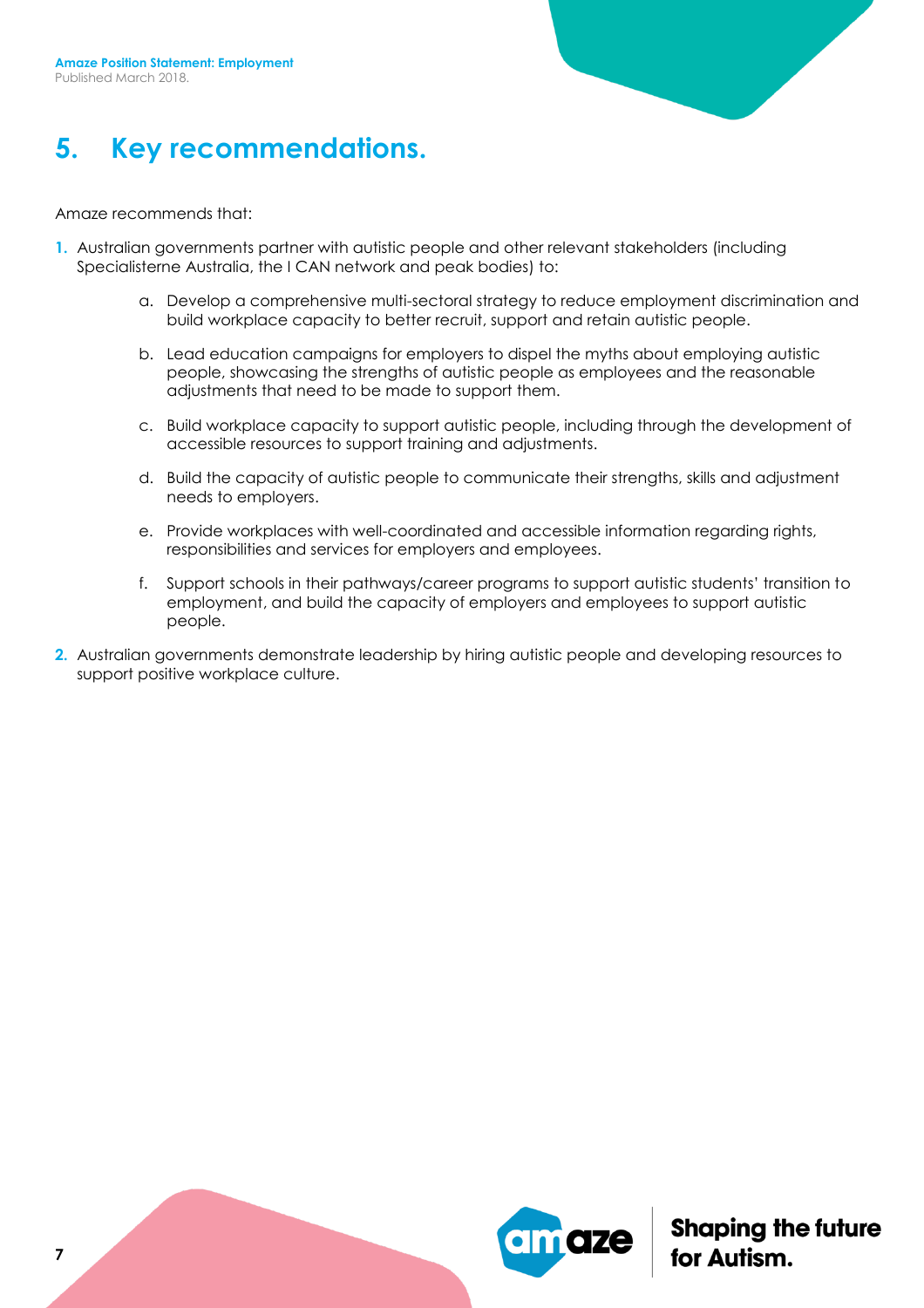#### **Endorsed by:**





# **Attribution:**

This work should be referenced as: Amaze 2018, Position Statement – Employment, available at www.amaze.org.au

**Amaze** 24 Drummond St, Carlton VIC 3053 PO Box 374, Carlton South VIC 3053 T 03 9657 1600 F 03 9639 4955 **E** info@amaze.org.au W amaze.org.au